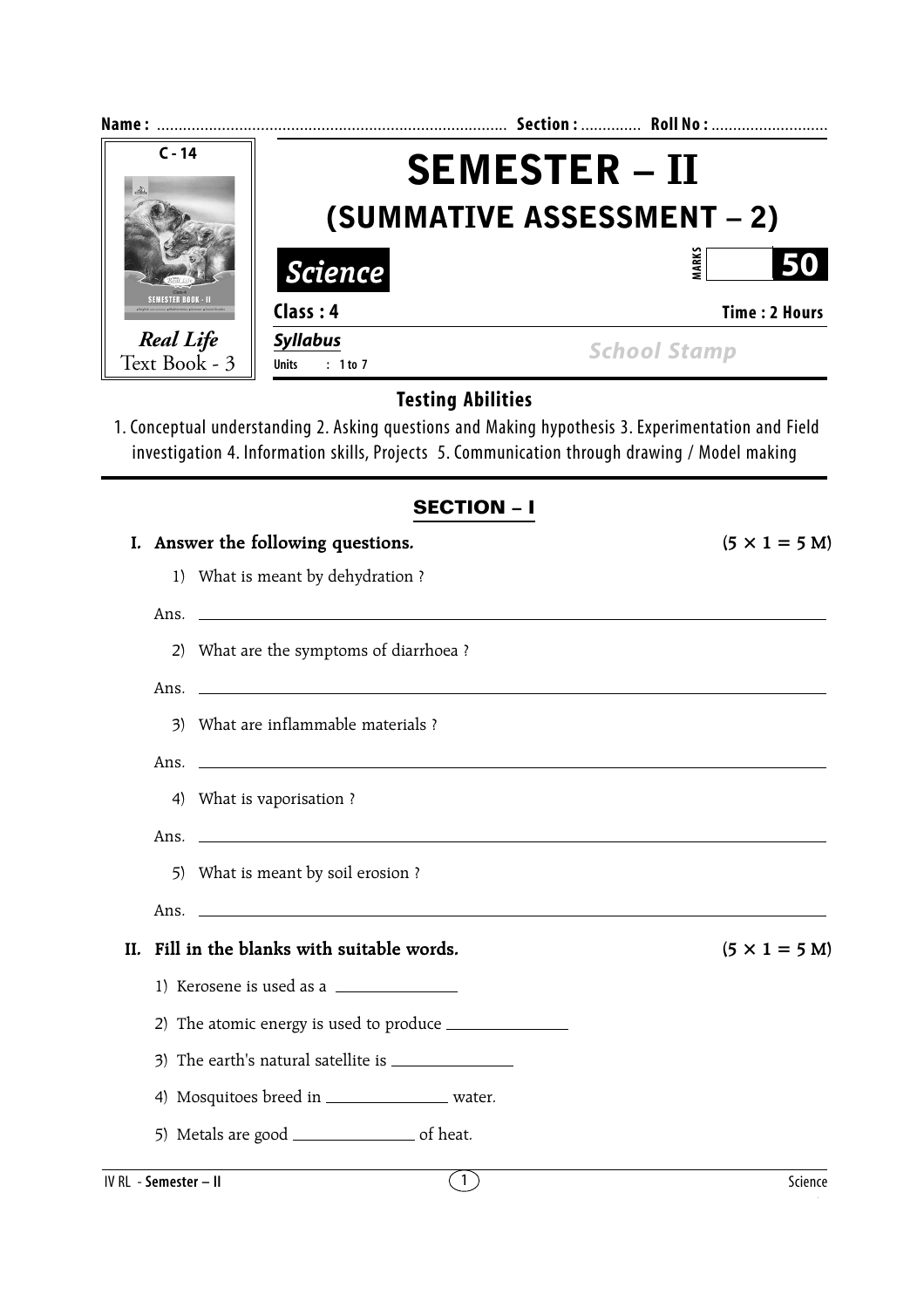## **SECTION – II**

|     |     |                                                    |          |                |              | I. Choose the correct answer and write the letter of the correct answer in the brackets. | $(5 \times 1 = 5 \text{ M})$ |               |
|-----|-----|----------------------------------------------------|----------|----------------|--------------|------------------------------------------------------------------------------------------|------------------------------|---------------|
|     |     |                                                    |          |                |              | 1) The rain drops freeze in the cold region of the atmosphere and fall in the form of (  |                              |               |
|     |     | A) snow                                            | B) rain  |                |              | C) hail                                                                                  |                              |               |
|     |     | 2) Which one of the following is used as a fuel ?  |          |                |              |                                                                                          | <sup>(</sup>                 | $\mathcal{E}$ |
|     |     | A) water                                           |          | B) coconut oil |              | C) gober gas                                                                             |                              |               |
|     |     |                                                    |          |                |              | 3) Oral Rehydration solution consists of salt and sugar in the ratio of                  |                              | $\mathcal{E}$ |
|     |     | A) $1:3$                                           | B) 1 : 8 |                |              | C) 8:1                                                                                   |                              |               |
|     |     | 4) Which one of the following in inflammable ?     |          |                |              |                                                                                          |                              | $\mathcal{E}$ |
|     |     | A) stone                                           |          | B) cement      |              | C) cooking gas                                                                           |                              |               |
|     |     | 5) Loamy soil contains                             |          |                |              |                                                                                          |                              | )             |
|     |     | A) Rocks                                           | B) Silt  |                |              | C) Sand, clay and humus                                                                  |                              |               |
| II. |     |                                                    |          |                |              | Write $(T)$ for the true statements and $(F)$ for the false statements.                  | $(5 \times 1 = 5 M)$         |               |
|     |     | 1) The moon is the nearest planet to the sun.      |          |                |              |                                                                                          |                              |               |
|     |     | 2) Atomic energy is the ultimate source of energy. |          |                |              |                                                                                          |                              |               |
|     |     | 3) Clay does not ratain water.                     |          |                |              |                                                                                          |                              |               |
|     |     | 4) Bakelite is a good conductor of heat.           |          |                |              |                                                                                          |                              |               |
|     |     | 5) Jupitor is a star.                              |          |                |              |                                                                                          |                              |               |
|     |     |                                                    |          |                |              |                                                                                          |                              |               |
|     |     |                                                    |          |                |              | <b>SECTION - III</b>                                                                     |                              |               |
| I.  |     | Match the following.                               |          |                |              |                                                                                          | $(5 \times 1 = 5 \text{ M})$ |               |
|     |     | A                                                  |          |                |              | B                                                                                        |                              |               |
|     |     | 1) Pluto<br>2) Star                                |          |                | B)           | A) red coloured planet<br>a constellation                                                |                              |               |
|     |     | 3) Cancer                                          |          |                | C)           | smallest planet                                                                          |                              |               |
|     |     | 4) Saturn                                          |          |                | D)           | hot glowing ball of gases                                                                |                              |               |
|     |     | 5) Mars                                            |          |                | E)           | surrounded by rings                                                                      |                              |               |
| II. |     | Match the following.                               |          |                |              |                                                                                          | $(5 \times 1 = 5$ M)         |               |
|     |     | A                                                  |          |                |              | B                                                                                        |                              |               |
|     |     | 1) A mixture of salt,                              | $\left($ | $\mathcal{L}$  | $\mathbf{A}$ | natural manure                                                                           |                              |               |
|     |     | sugar and water                                    |          |                |              |                                                                                          |                              |               |
|     |     | 2) Flies                                           |          |                | B)           | soak pit                                                                                 |                              |               |
|     | 3). | Mosquitoes                                         |          |                | C)           | typhoid                                                                                  |                              |               |
|     | 4)  | Compost                                            |          |                | D)           | malaria                                                                                  |                              |               |
|     |     | 5) Waste water                                     |          |                | E)           | ORS                                                                                      |                              |               |
|     |     | IV RL - Semester - II                              |          |                |              | $\overline{2}$                                                                           | Science                      |               |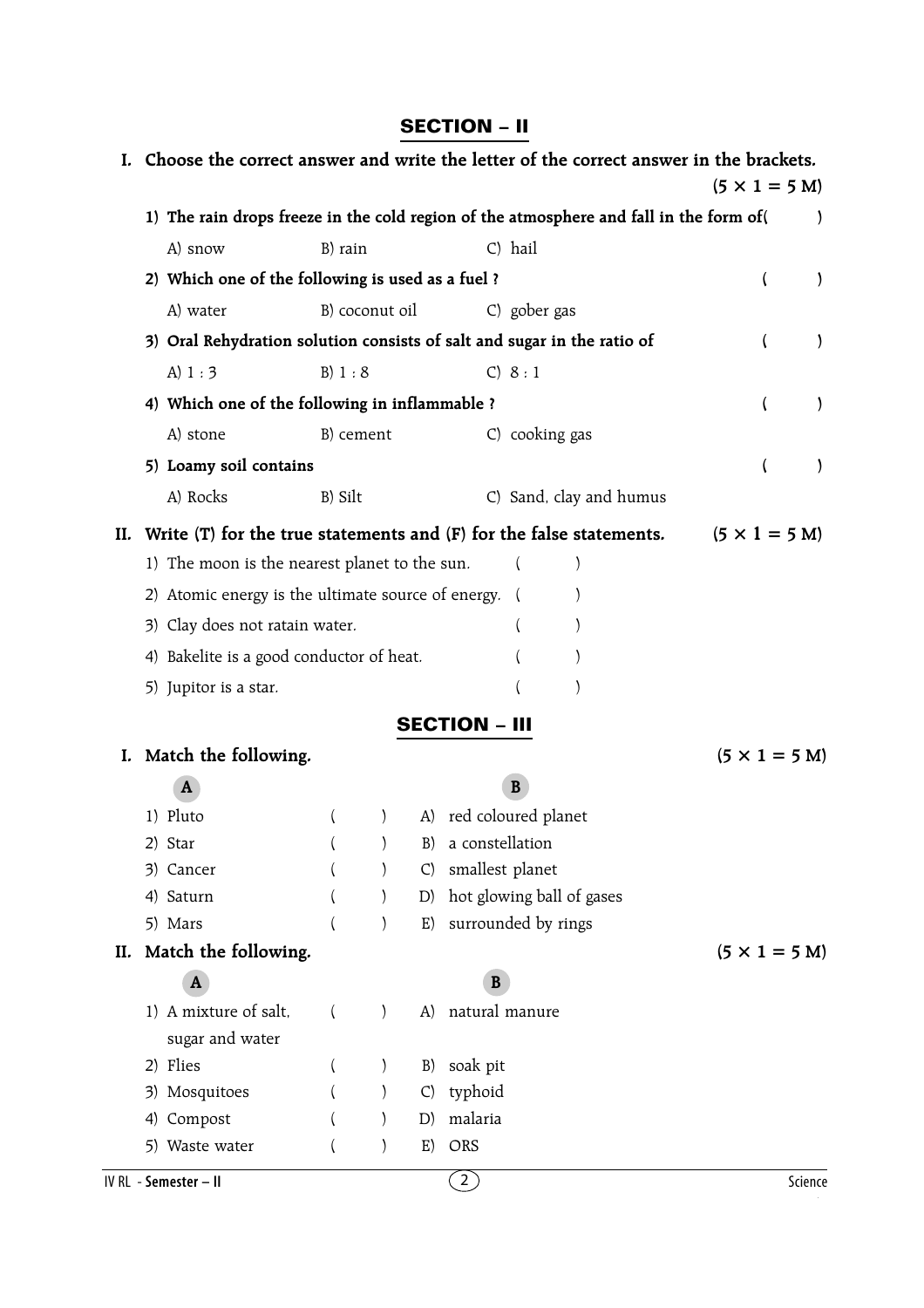## **SECTION – IV**

## **I. Group the following substances into solids, liquids and gases. (5 M)**

glass, kerosene, milk, sugar, duster, oxygen, sponge, leather, rubber, coconut oil, carbon dioxide, steam, petrol, soap, fruit juices

| Solid | Liquid | Gas |
|-------|--------|-----|
|       |        |     |
|       |        |     |
|       |        |     |
|       |        |     |
|       |        |     |
|       |        |     |
|       |        |     |
|       |        |     |

**II. Arrange the names of the following objects in the right columns of the table.**

**(5 M)**











Water Glass Wood Plastic Coal Kerosene

| Opaque | Transparent | Inflammable |
|--------|-------------|-------------|
|        |             |             |
|        |             |             |
|        |             |             |
|        |             |             |
|        |             |             |
|        |             |             |
|        |             |             |
|        |             |             |
|        |             |             |
|        |             |             |